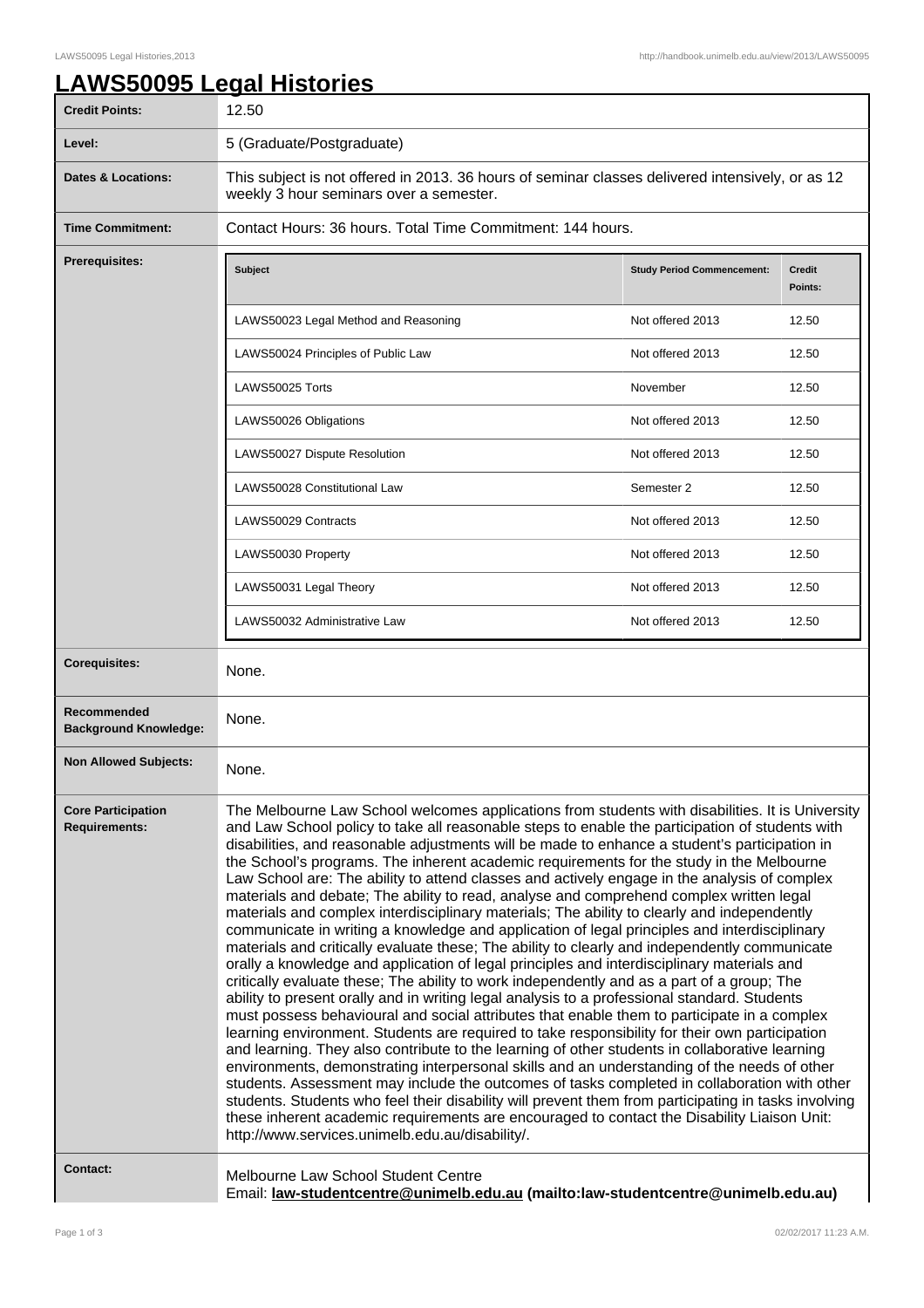|                          | Tel: +61 3 8344 4475                                                                                                                                                                                                                                                                                                                                                                                                                                                                                                                                                                                                                                                                                                                                                                                                                                                                                                                                                                                                                                                                                                                                                                                                                                                                                                                                                                                                                                                                                                                                                                                                                                                                                                                                                                |  |
|--------------------------|-------------------------------------------------------------------------------------------------------------------------------------------------------------------------------------------------------------------------------------------------------------------------------------------------------------------------------------------------------------------------------------------------------------------------------------------------------------------------------------------------------------------------------------------------------------------------------------------------------------------------------------------------------------------------------------------------------------------------------------------------------------------------------------------------------------------------------------------------------------------------------------------------------------------------------------------------------------------------------------------------------------------------------------------------------------------------------------------------------------------------------------------------------------------------------------------------------------------------------------------------------------------------------------------------------------------------------------------------------------------------------------------------------------------------------------------------------------------------------------------------------------------------------------------------------------------------------------------------------------------------------------------------------------------------------------------------------------------------------------------------------------------------------------|--|
| <b>Subject Overview:</b> | Legal Histories has two main aims. The first is to explore the empirical study of law's past, in<br>order to think broadly and critically about law's meaning and development. We will interrogate<br>questions of intent and method in a series of targeted workshops with scholars about their work,<br>drawn from the disciplines of both law and history. The second interrelated aim is to encourage<br>students to engage with legal history as a significant strand of legal thought and practice.<br>Interwoven with the empirical workshops, the main body of seminars will introduce students to<br>the concept of historiography- the ideas, theories and practice of writing history, but positioned<br>within legal frameworks, dominated by legal questions and using legal sources. This will involve<br>exploring the shifts in thinking about legal history itself; both as a genre of history writing, but<br>importantly as a practice of legal scholarship, and often with very specific outcomes in litigation<br>and reform processes. In this way, the seminar topics will include consideration of a range of<br>approaches: from classical common law methods and constitutional interpretation to the critical<br>legal histories emergent from indigenous and feminist perspectives.<br>The subject will explore how legal history is a serious question of method for practices of civil<br>justice and legal change, not just an abstract question for academia. It will do this by looking at<br>cases where ideas of historiography are crucial, and which may include, for example, Brown v<br>Board of Education and the Sears cases in the US; Mabo and native title litigation in Australia;<br>war crimes trials in International criminal law. |  |
| Objectives:              | A student who has completed this subject should have an advanced, and integrated, knowledge<br>of the complexity of legal histories. In addition a student will have obtained a nuanced<br>understanding of how history operates as a critical aspect of legal practice and knowledge. This<br>includes an ability to critically analyse and evaluate:                                                                                                                                                                                                                                                                                                                                                                                                                                                                                                                                                                                                                                                                                                                                                                                                                                                                                                                                                                                                                                                                                                                                                                                                                                                                                                                                                                                                                              |  |
|                          | $#$ The intent, form and methods of writing legal history;                                                                                                                                                                                                                                                                                                                                                                                                                                                                                                                                                                                                                                                                                                                                                                                                                                                                                                                                                                                                                                                                                                                                                                                                                                                                                                                                                                                                                                                                                                                                                                                                                                                                                                                          |  |
|                          | $#$ The historical context of law, with the ability to distinguish between temporal, cultural and<br>political approaches to how such contexts are presented or deployed;<br>$_{\text{\#}}$ Forms of litigation and contest in which law has explored or interpreted the past, and the<br>nuanced outcomes of those contests;<br>$#$ The operative effects, and differentiated uses, of national, transnational, and comparative<br>histories in legal argument;<br>The complexity of how 'the past' is conceptualised in both history and law, through what<br>#<br>forms, and how (or if) those concepts are able to be transposed; and<br>$_{\rm #}$ How different accounts or justifications of law's past can be determinative of present legal<br>questions.<br>Additionally, a student should be able to communicate their advanced interdisciplinary analysis<br>in a reflective and culturally responsive manner that is open to be read and interpreted by legal<br>and non legal audiences alike.                                                                                                                                                                                                                                                                                                                                                                                                                                                                                                                                                                                                                                                                                                                                                                        |  |
| Assessment:              | Essay (50%): students will be required to select, and then read closely, materials relating<br>to a discrete writer, method, or empirical topic discussed in the course. They will then be<br>required to write an essay of 3,500 words which critically analyses and evaluates this reading,<br>demonstrating an integrated understanding of how the subject materials contribute to legal<br>history as discipline and practice. The essay will be due in Week 8 of the semester; Exam<br>(50%): students will be required to sit a 2 hour exam, which will involve evaluation of students'<br>conceptual understanding of legal history as body of knowledge, and/or its operative effect in<br>legal scholarship. The exam will be open book, and will be held in class, in week 12.                                                                                                                                                                                                                                                                                                                                                                                                                                                                                                                                                                                                                                                                                                                                                                                                                                                                                                                                                                                            |  |
| <b>Prescribed Texts:</b> | Specialist printed materials will be made available from Melbourne Law School.                                                                                                                                                                                                                                                                                                                                                                                                                                                                                                                                                                                                                                                                                                                                                                                                                                                                                                                                                                                                                                                                                                                                                                                                                                                                                                                                                                                                                                                                                                                                                                                                                                                                                                      |  |
| <b>Breadth Options:</b>  | This subject is not available as a breadth subject.                                                                                                                                                                                                                                                                                                                                                                                                                                                                                                                                                                                                                                                                                                                                                                                                                                                                                                                                                                                                                                                                                                                                                                                                                                                                                                                                                                                                                                                                                                                                                                                                                                                                                                                                 |  |
| <b>Fees Information:</b> | Subject EFTSL, Level, Discipline & Census Date, http://enrolment.unimelb.edu.au/fees                                                                                                                                                                                                                                                                                                                                                                                                                                                                                                                                                                                                                                                                                                                                                                                                                                                                                                                                                                                                                                                                                                                                                                                                                                                                                                                                                                                                                                                                                                                                                                                                                                                                                                |  |
| <b>Generic Skills:</b>   | On completion of the subject, students will have critically analysed at least one specific instance<br>or example of the complexity of the relation of history to legal form or expression. They will<br>therefore have developed and be able to demonstrate the following integrated cognitive,<br>technical and creative skills:                                                                                                                                                                                                                                                                                                                                                                                                                                                                                                                                                                                                                                                                                                                                                                                                                                                                                                                                                                                                                                                                                                                                                                                                                                                                                                                                                                                                                                                  |  |
|                          | $#$ Initiate and self direct an analytical piece of writing, using judgment in the application of                                                                                                                                                                                                                                                                                                                                                                                                                                                                                                                                                                                                                                                                                                                                                                                                                                                                                                                                                                                                                                                                                                                                                                                                                                                                                                                                                                                                                                                                                                                                                                                                                                                                                   |  |

# cross disciplinary theory and method;